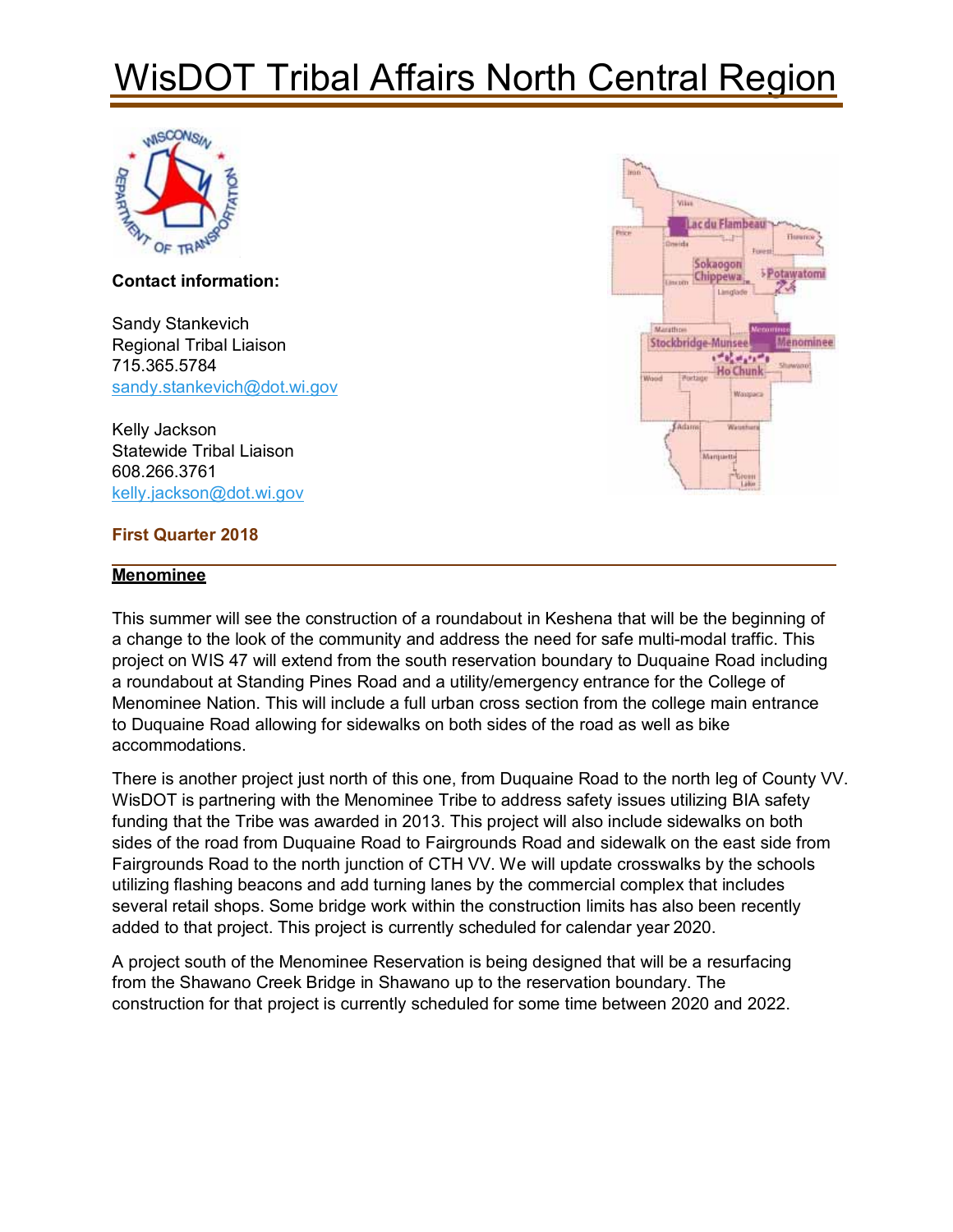### **Forest County Potawatomi**

We are currently working with the Tribe on a project similar to the one we are doing with the Menominee to make safety improvements on USH 8. Last year the Tribe was notified that the application for the BIA/FHWA TTPSF grant has been approved. This grant will be used to address sight distance at the intersection of Kwe da Kik Road and USH 8. The Tribe has applied for funding through the same BIA grant program to address similar issues for another intersection along the same corridor. WisDOT is partnering with the Tribe to make these intersections along USH 8 safer for all those traveling on this roadway.

There is another project on STH 32 from the Oconto County Line to CTH C that is going to be a thick mill and fill currently scheduled for 2023. This passes through the Carter location which is on Potawatomi Tribal Land.

### **Ho-Chunk**

WisDOT continues to work with the Tribe's staff to review projects that may have impact on statewide lands owned by the Ho-Chunk.

#### **Lac du Flambeau**

WisDOT is working with the Tribe on issues along STH 47 involving storm water and a safe way to address runoff.